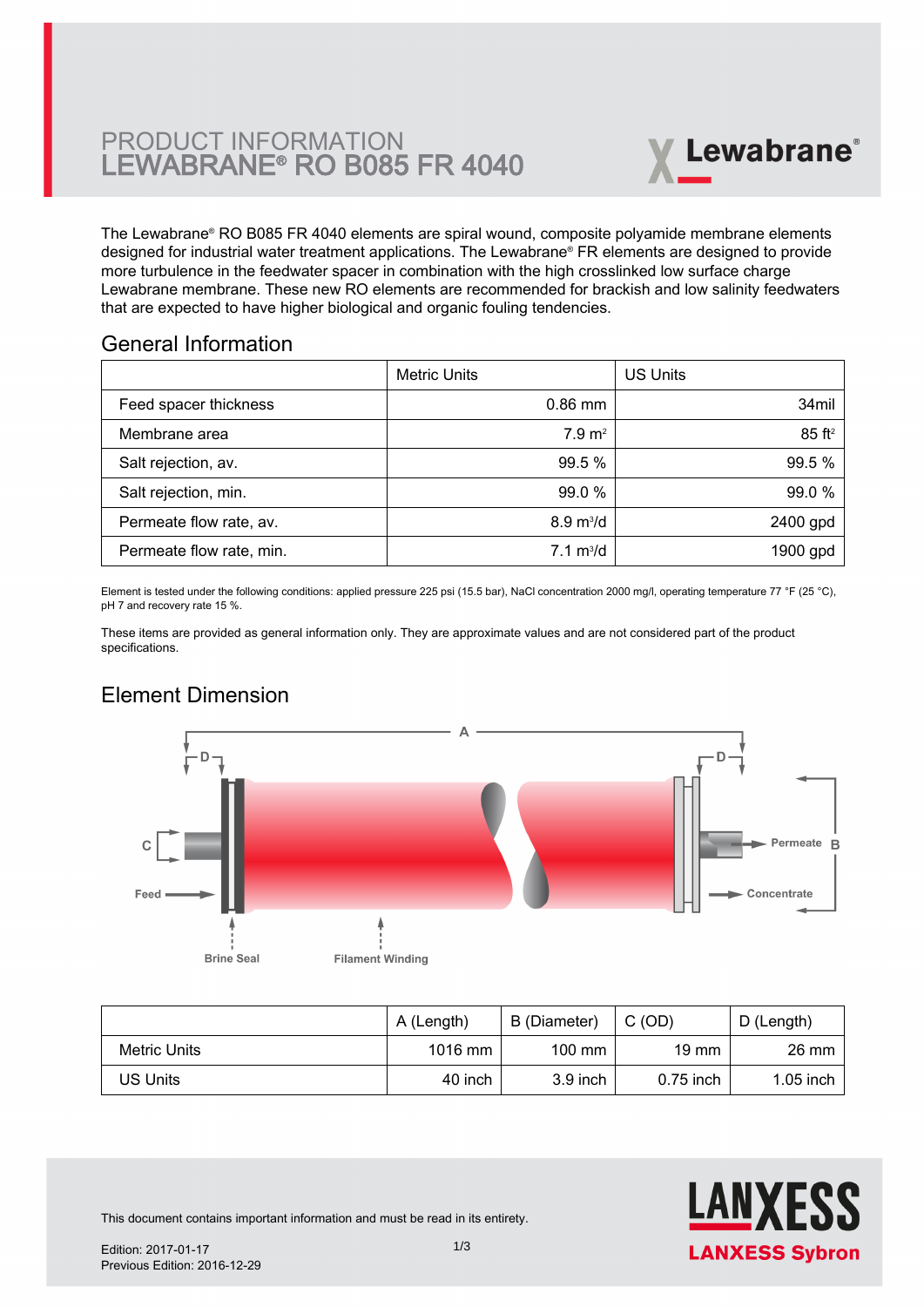# PRODUCT INFORMATION LEWABRANE® RO B085 FR 4040



#### Application Data

|                                 | Metric units       | US units        |
|---------------------------------|--------------------|-----------------|
| Operating pressure, max.        | 41 bar             | 600 psi         |
| Operating temperature, max.     | 45 $^{\circ}$ C    | 113 $\degree$ F |
| Feed water SDI, max.            | 5                  | 5               |
| pH range during operating       | $2 - 11$           | $2 - 11$        |
| pH range during cleaning        | $1 - 12$           | $1 - 12$        |
| Pressure drop per element, max. | 1.0 <sub>bar</sub> | 15 psi          |
| Pressure drop per vessel, max.  | 3.5 <sub>bar</sub> | 50 psi          |
| Chlorine concentration, max.    | $0.1$ ppm          | $0.1$ ppm       |

As with any product, use of the products mentioned in this publication in a given application must be tested (including field testing, etc.) by the user in advance to determine suitability.

# Additional Information

- Treat RO Elements with care; do not drop the element.
- Each RO Element is wet tested, preserved in a 1% weight sodium bisulfite solution, and vacuum packed in oxygen barrier bags.
- During storage, avoid freezing and direct sunlight. The temperature should be below 35 °C (95 °F).

## After Installation

- Keep the RO Elements wet, and use a compatible preservative for storage duration longer than 7 days.
- During the inital start up, discharge the first permeate to drain for 30 min.
- Permeate back pressure should not exceed feed pressure at any time.
- The RO Elements shall be maintained in a clean condition, unfouled by particulate matter or precipitates or biological growth.
- Consider cleaning, if the pressure drop increases by 20% or water permeability decreases by 10%.
- Use only chemicals which are compatible with the membrane.
- For additional information consult the Lewabrane® technical information available at www.lpt.lanxess.com.



This document contains important information and must be read in its entirety.